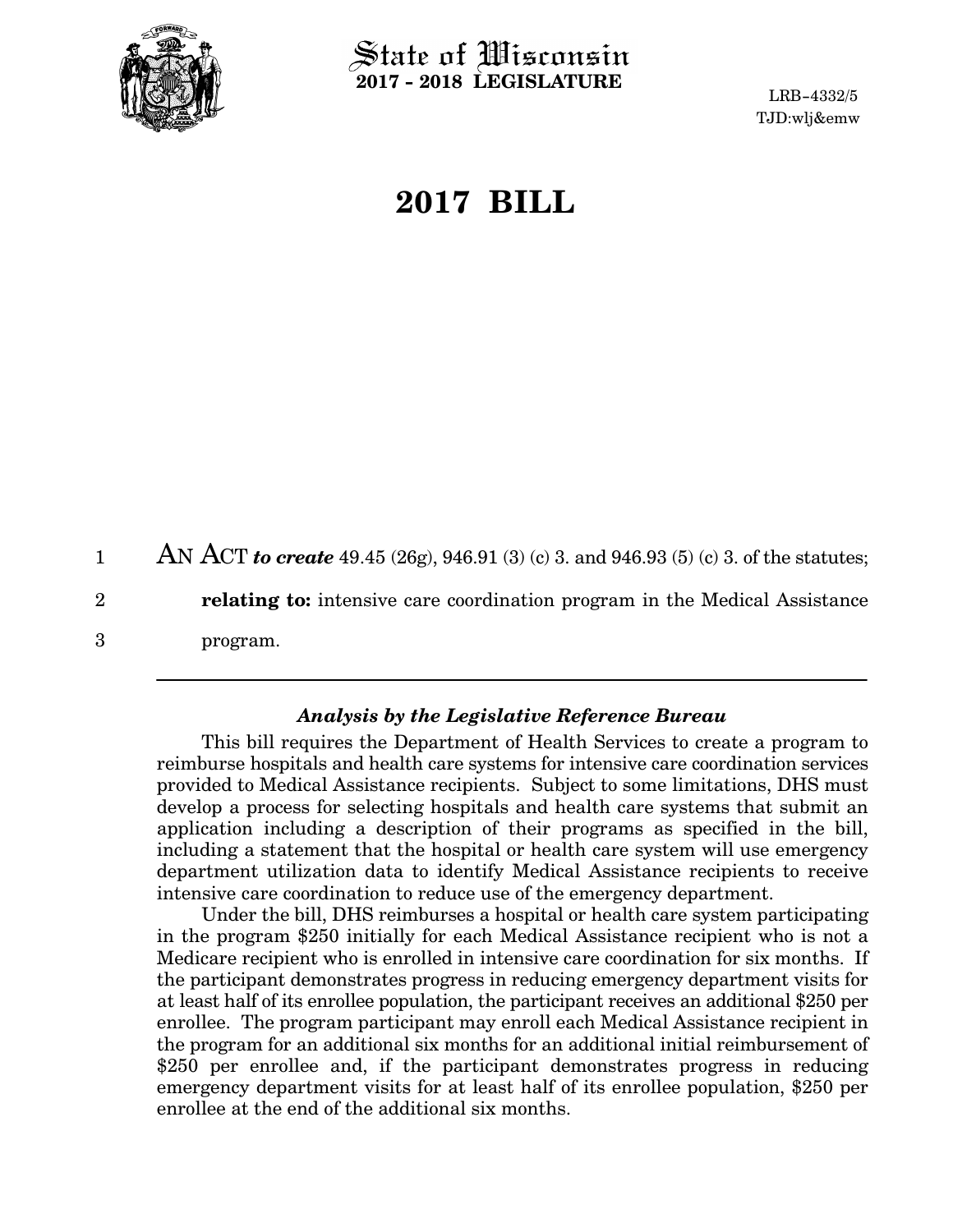## **BILL**

Annually, each hospital and health care system that is eligible for reimbursement shall submit a report containing certain information, as specified in the bill, from which DHS must calculate the costs saved to the Medical Assistance program by avoiding emergency department visits. If DHS calculates a cost savings, DHS must distribute savings to the hospital or health care system as specified in the bill. The bill requires DHS to obtain any necessary approval from the federal Department of Health and Human Services to implement the reimbursement program. DHS may implement any part of the program if the federal department disapproves. The bill requires DHS to implement at least two pilot programs for intensive care coordination by a deadline specified in the bill.

For further information see the *state* fiscal estimate, which will be printed as an appendix to this bill.

## *The people of the state of Wisconsin, represented in senate and assembly, do enact as follows:*

**SECTION 1.** 49.45 (26g) of the statutes is created to read: 1

49.45 **(26g)** INTENSIVE CARE COORDINATION PROGRAM. (a) Subject to par. (i), the department shall create and implement a program to reimburse participating hospitals and health care systems for intensive care coordination services provided to recipients of Medical Assistance under this subchapter who are not enrolled in coverage under Medicare, 42 USC 1395 et seq. 2 3 4 5 6

(b) To apply to participate in the reimbursement program under this subsection, a hospital or health care system shall submit to the department a description of its intensive care coordination program that includes all of the following: 7 8 9 10

1. A statement that the hospital or health care system will use emergency department utilization data to identify recipients of Medical Assistance to receive intensive care coordination to reduce use of the emergency department by those Medical Assistance recipients. 11 12 13 14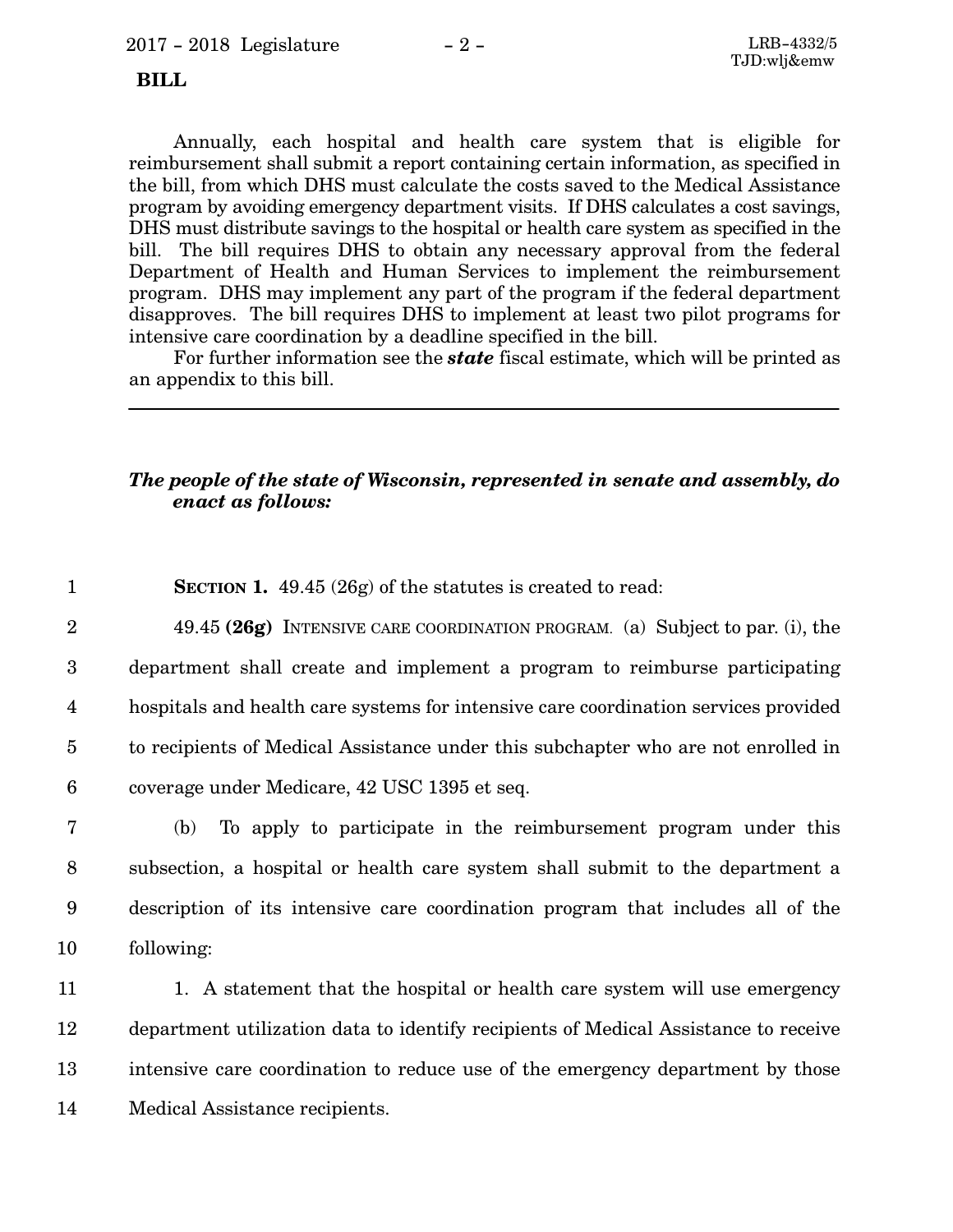2017 - 2018 Legislature - 3 -

| $\mathbf{1}$     | 2. The method the hospital or health care system uses to identify for intensive      |
|------------------|--------------------------------------------------------------------------------------|
| $\boldsymbol{2}$ | care coordination a Medical Assistance recipient who uses the emergency              |
| $\boldsymbol{3}$ | department frequently. The hospital or health care system shall specify how it       |
| 4                | defines frequent emergency department use and may use criteria such as whether       |
| $\overline{5}$   | a recipient of Medical Assistance visits the emergency room 3 or more times within   |
| $6\phantom{.}6$  | 30 days, 6 or more times within 90 days, or 7 or more times within 12 months.        |
| 7                | A description of the hospital's or health care system's intensive care<br>3.         |
| $\, 8$           | coordination team consisting of health care providers other than solely physicians,  |
| $\boldsymbol{9}$ | such as nurses; social workers, case managers, or care coordinators; behavioral      |
| 10               | health specialists; and schedulers.                                                  |
| 11               | 4. A statement that the hospital or health care system will provide to a Medical     |
| 12               | Assistance recipient enrolled in intensive care coordination through the hospital or |
| 13               | health care system all of the following, as appropriate to his or her care:          |
| 14               | a. Discharge instructions and contacts for following up on care and treatment.       |
| 15               | b. Referral information.                                                             |
| 16               | c. Appointment scheduling.                                                           |
| 17               | d. Medication instructions.                                                          |
| 18               | e. Intensive care coordination by a social worker, case manager, nurse, or care      |
| 19               | coordinator to connect the Medical Assistance recipient to a primary care provider   |
| 20               | or to a managed care organization.                                                   |
| 21               | f. Information about other health and social resources, such as transportation       |
| 22               | and housing.                                                                         |
| 23               | A statement that the hospital or health care system agrees to share<br>5.            |
| 24               | information with the state-designated entity for health information exchange or      |
| 25               | with another appropriate data-sharing mechanism.                                     |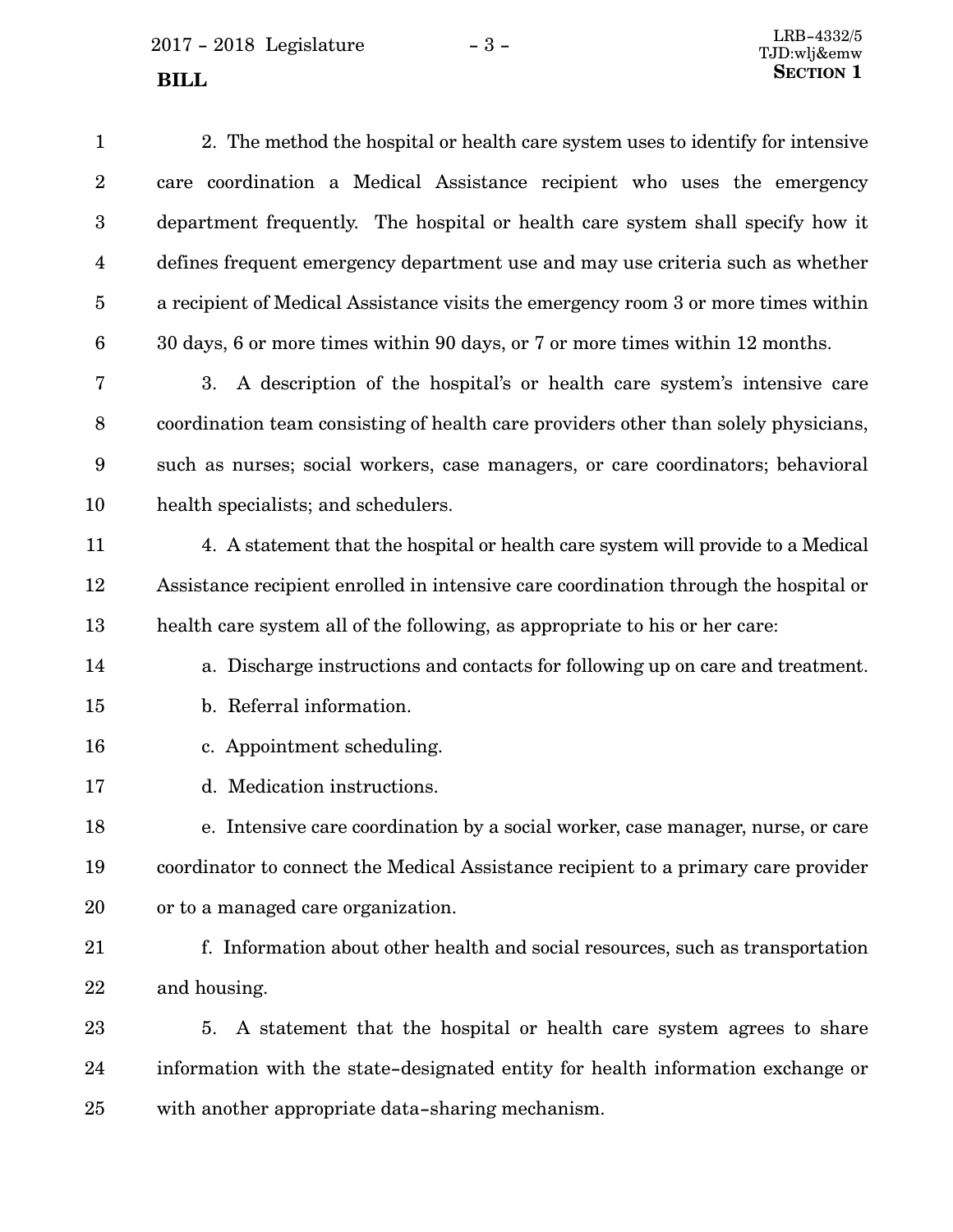2017 - 2018 Legislature - 4 - LRB-4332/5

TJD:wlj&emw **BILL** SECTION 1

6. The outcomes intended to result from intensive care coordination by the hospital or health care system. Outcomes for a Medical Assistance recipient during a 6-month or 12-month period may include successful connection to primary care or a managed care organization as evidenced by 2 or 3 primary care appointments, successful connection to behavioral health resources and alcohol and other drug abuse resources, as needed, or a decrease in use of the emergency room. 1 2 3 4 5 6

7

(c) The department shall do all of the following:

1. Encourage, but not require, any hospital or health care system that seeks to apply to participate in the reimbursement program under this subsection to collaborate with any managed care organization with which it has an agreement to provide services to Medical Assistance recipients. The department may not limit patient populations eligible to participate in the intensive care coordination program under this subsection to either those individuals enrolled in managed care to receive Medical Assistance services or those individuals currently receiving Medical Assistance services on a fee-for-service basis. The department may not deny a hospital or health care system applicant for the reimbursement program under this subsection solely because the applicant does not have an agreement to implement an intensive care coordination program with a managed care organization. 8 9 10 11 12 13 14 15 16 17 18

2. Respond to the hospital or health care system indicating whether additional information is required to evaluate the application for the reimbursement program under this subsection. 19 20 21

22 23

3. After consulting with hospitals, health care systems, and other providers, develop uniform outcome measures to use in determining the efficacy of the program.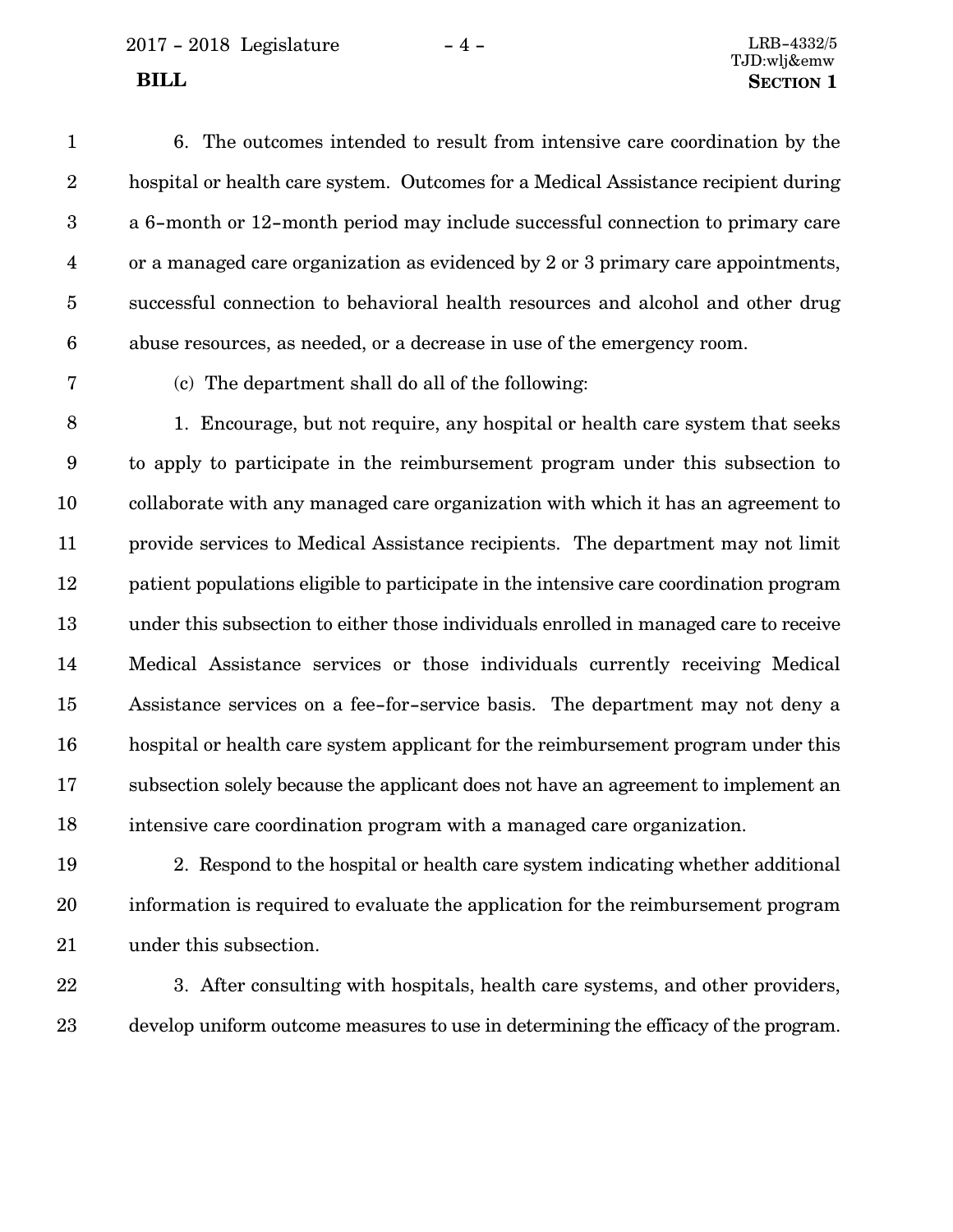$2017 - 2018$  Legislature  $-5 -$  LRB-4332/5

- 
- 4. If the hospital or health care system is selected for the reimbursement program under this subsection, provide a description of the process for enrolling Medical Assistance recipients in intensive care coordination for reimbursement. 1 2 3
- 4

5. If the department does not receive a proposal for the reimbursement program under this subsection, solicit proposals for the reimbursement program under this subsection from other health care providers under s. 146.81 (1). 5 6

(d) The department shall provide as reimbursement for intensive care coordination to participants in the program under this subsection \$250 initially for each Medical Assistance recipient who is not enrolled in coverage under Medicare, 42 USC 1395 et seq., the hospital or health care system enrolls in intensive care coordination. The initial enrollment for each recipient lasts for 6 months, and if the participant demonstrates progress in reducing emergency department visits for at least half of its enrollee population, the participant receives an additional \$250 for each enrollee at the end of the 6 months. The program participant may enroll each Medical Assistance recipient in one additional 6-month period for an additional \$250 per enrollee initial reimbursement payment and \$250 per enrollee at the end of the additional 6-month period if the participant demonstrates progress in reducing emergency department visits for at least half of its enrollee population. The department shall pay no more than \$1,500,000 cumulatively in each fiscal year from all funding sources for reimbursements under this paragraph. 7 8 9 10 11 12 13 14 15 16 17 18 19 20

21

(e) Annually, each hospital and health care system that is participating in the reimbursement program under this subsection shall submit a report to the department containing all of the following: 22 23

1. The number of Medical Assistance recipients served by intensive care coordination. 24 25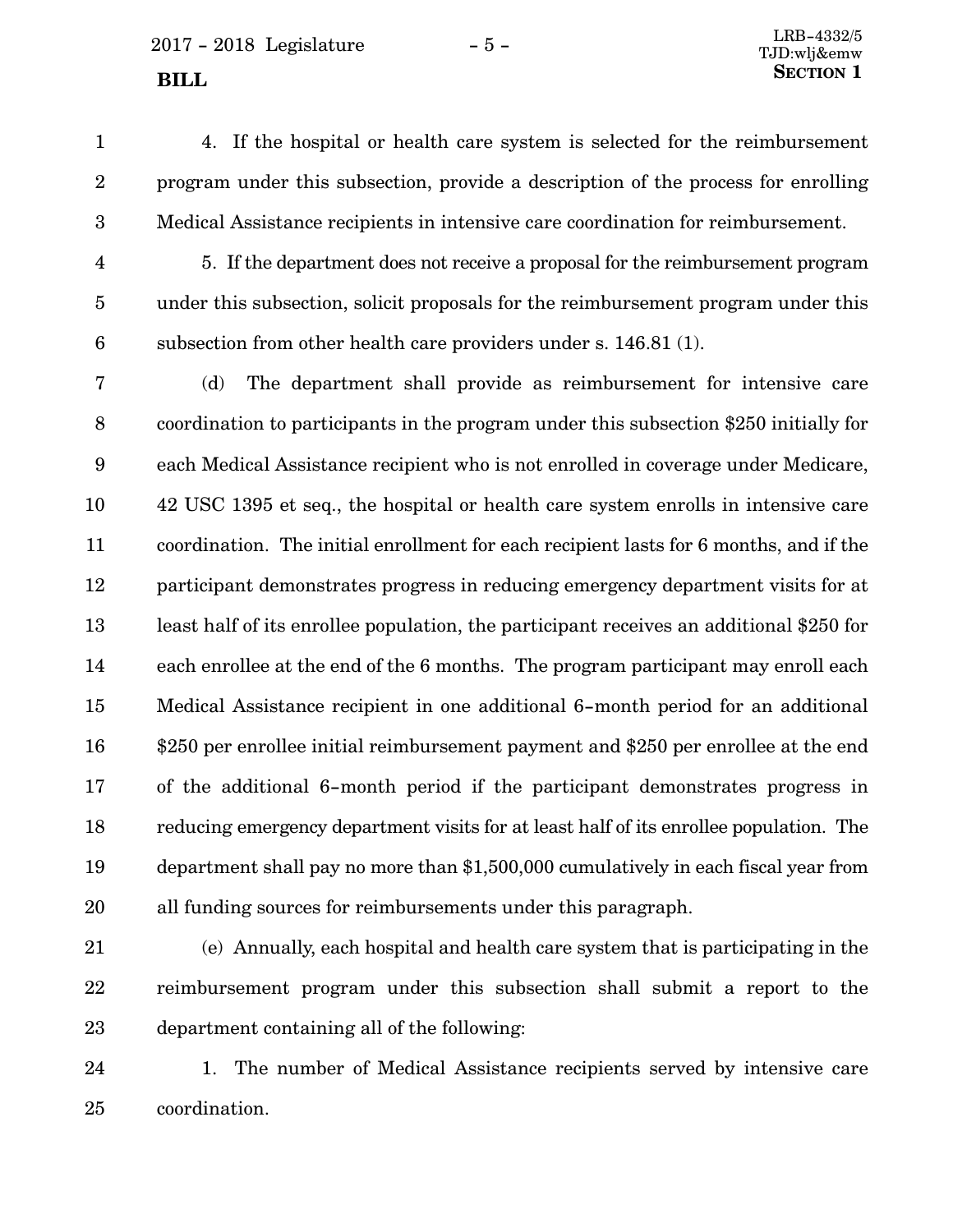2017 - 2018 Legislature - 6 - LRB-4332/5

2. For each Medical Assistance recipient who is not enrolled in coverage under Medicare, 42 USC 1395 et seq., the number of emergency department visits for a period before enrollment of that recipient in intensive care coordination and the number of emergency department visits for the same recipient during the same period after enrollment in intensive care coordination. 1 2 3 4 5

6

3. Any demonstrated outcomes, as specified by the department under par. (c) 3., for Medical Assistance recipients.

8

7

4. Any other information required by the department.

(f) For each hospital or health care system eligible for the reimbursement program under this subsection, the department shall calculate the costs saved to the Medical Assistance program by avoiding emergency department visits by subtracting the sum of reimbursements made under par. (d) to the participant from the sum of costs of visits to the emergency department as reported under par. (e) 2. that were expected to occur without intensive care coordination but did not because of enrollment in the program under this subsection. If the result of the calculation is positive in the first 6 months of the recipient's enrollment in the program under this subsection, the department shall distribute 25 percent of the amount saved to the hospital, health care system, or managed care organization subject to pars. (g) and (i). If the result of the calculation is positive after 12 months of the recipient's enrollment in the program under this subsection, the department shall distribute a share of the savings to the hospital, health care system, or managed care organization such that the total amount of shared savings payments made equals half of the savings for the entire 12-month period, subject to pars. (g) and (i). 9 10 11 12 13 14 15 16 17 18 19 20 21 22 23

(g) If a hospital or health care system participating in the program under this subsection provides services to Medical Assistance recipients enrolled in managed 24 25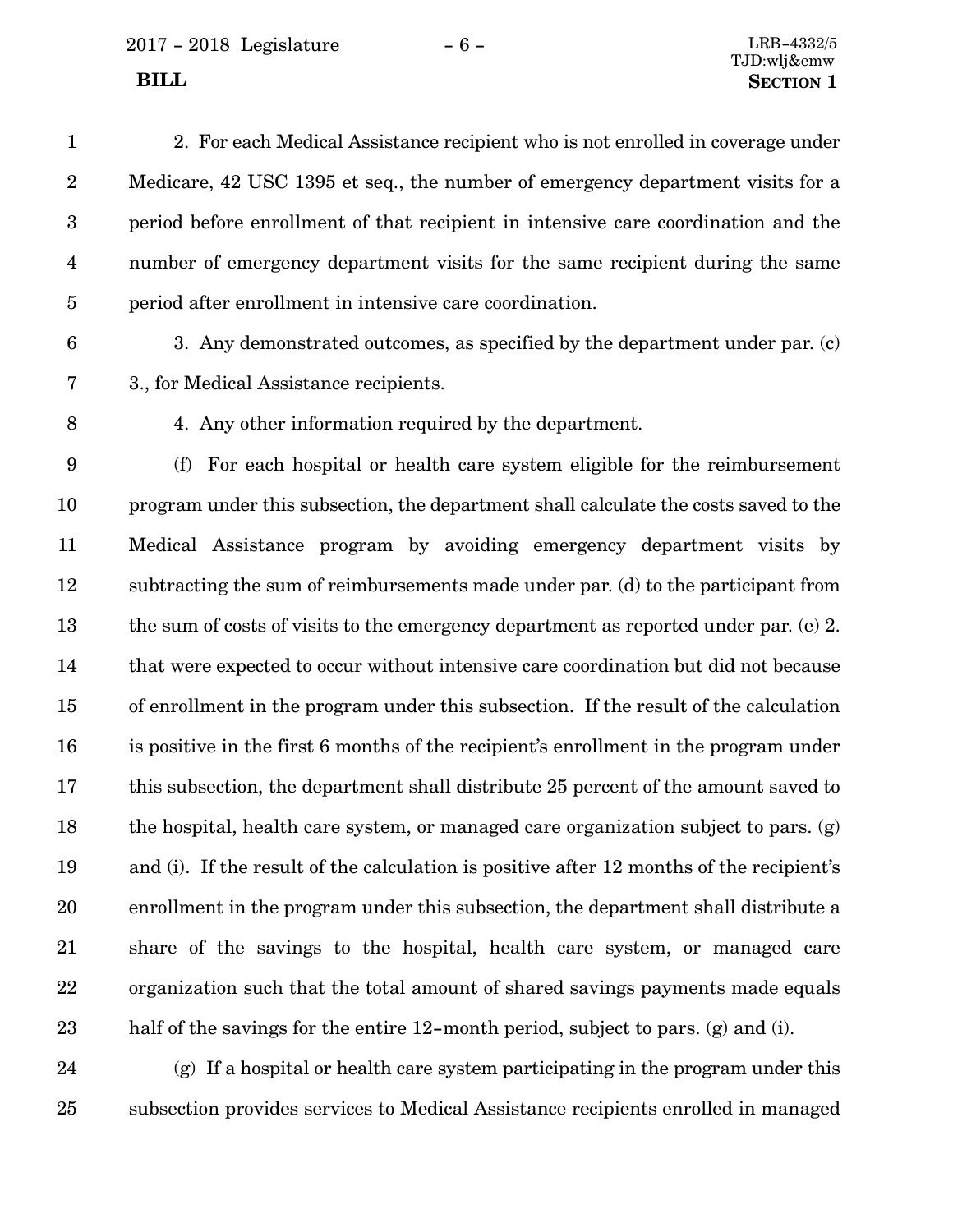$2017 - 2018$  Legislature  $-7 -$ 

care, the department shall make any payment under the program under this subsection under par. (d) or (f) to the managed care organization with which the hospital or health care system has an agreement to provide services to Medical Assistance recipients. The managed care organization shall pass the payments made under pars. (d) and (f) on to the hospital or health care system no later than 30 days after receiving the payment from the department. The department shall make payments under pars. (d) and (f) to a hospital or health care system that provides services to Medical Assistance recipients who are not enrolled in managed care directly to the hospital or health care system. 1 2 3 4 5 6 7 8 9

(h) No later than 24 months after the date on which the first hospital or health care system is able to enroll individuals in the intensive care coordination program under this subsection, the department shall submit a report to the joint committee on finance summarizing the information reported under par. (e) including the costs saved by avoiding emergency department visits as calculated under par. (f). 10 11 12 13 14

(i) The department shall seek any necessary approval from the federal department of health and human services to implement the program under this subsection. If the federal department of health and human services disapproves the request for approval, the department may implement the reimbursement under par. (d), the savings distribution under par. (f), or both or any part of the program under this subsection. 15 16 17 18 19 20

(j) If the federal department of health and human services does not disapprove a request for approval under par. (i) or if federal approval is not required, the department shall implement at least 2 pilot programs under this subsection by the later of September 1, 2018, or the date that is 30 days after the date of federal approval, if approval is needed. 21 22 23 24 25